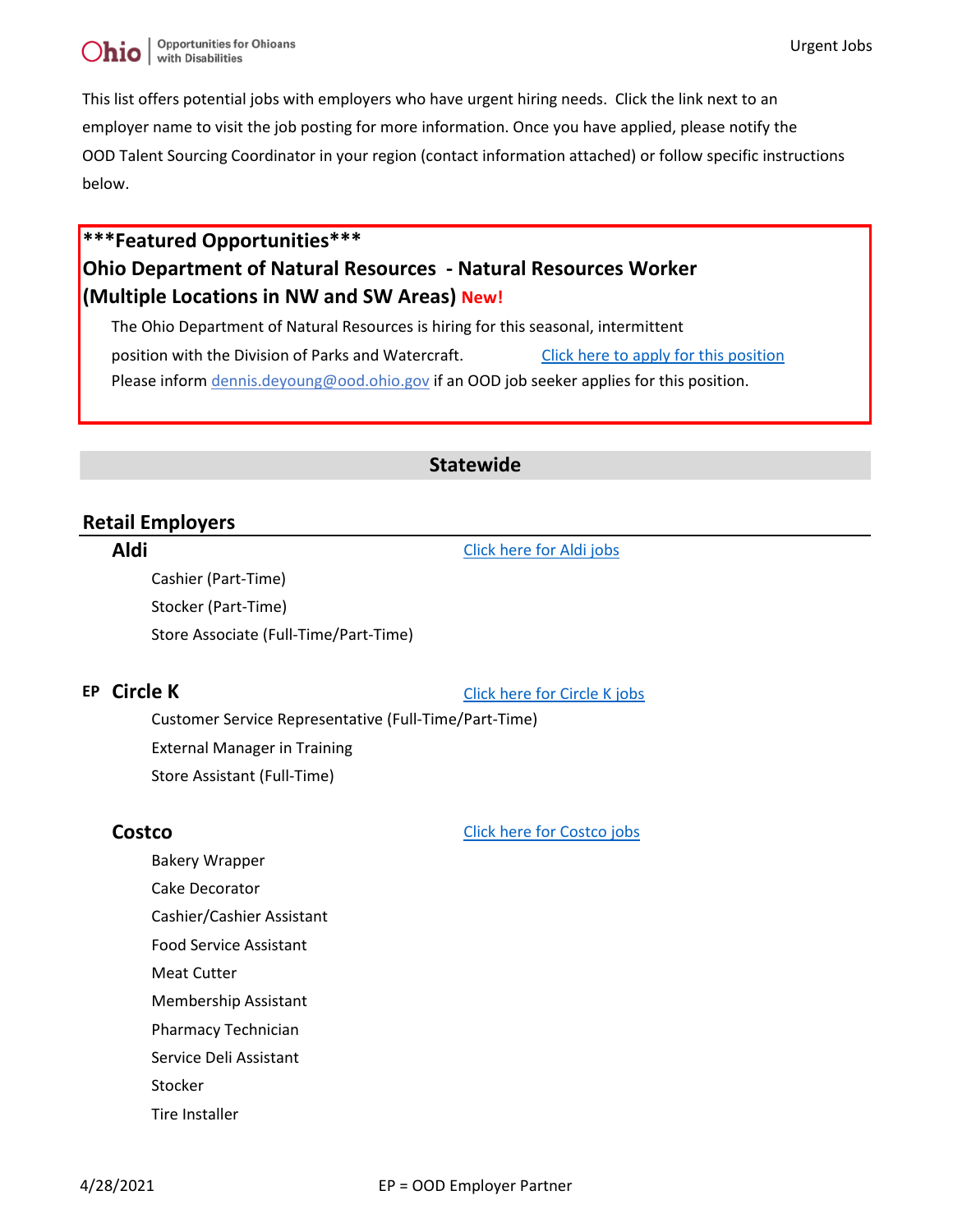Pharmacy Technician Retail Store Associate

Cashier Customer Service Associate Pharmacy Technician Stock Clerk

Sales Associate (Full-Time/Part-Time)

Sales Floor Associate

Customer Service Representative

Asset Protection Specialist

Cashier

Customer Service/Sales

- Deliveries/Driver
- Freight/Receiving
- Repair and Tool Technician

Store Support

Warehouse Associate

Warehouse Support

e-Commerce Clerk Grocery Night Clerk Retail Clerk

### **EP CVS Health [Click here for CVS Health jobs](https://jobs.cvshealth.com/search-results?CloudSearchValue=none&CloudSearchLocation=Ohio%2C%20USA&CloudSearchRadius=20&radiusUnit=Miles&prefilters=none)**

**EP Discount Drug Mart [Click here for Discount Drug Mart jobs](https://discount-drugmart.com/careers/inquiry-for-employment/)** 

**Dollar General** [Click here for Dollar General jobs](https://jobs-dollargeneral.icims.com/jobs/search?pr=0&searchRadius=150&searchZip=43015&searchLocation=zipRadius&schemaId=&o=)

### **Dollar Tree** [Click here for Dollar Tree jobs](https://sjobs.brassring.com/TGnewUI/Search/Home/Home?partnerid=25600&siteid=5477#home)

**Family Dollar** [Click here for Family Dollar jobs](https://sjobs.brassring.com/TGnewUI/Search/Home/Home?partnerid=25600&siteid=5477#home)

**EP Home Depot** [Click here for Home Depot jobs](https://careers.homedepot.com/)

### **EP Kroger [Click here for Kroger jobs](https://jobs.kroger.com/kroger/go/Hourly-Jobs-at-Kroger/396025/?q=&q2=&alertId=&locationsearch=&title=&location=OH%2C+US&facility=&department=)**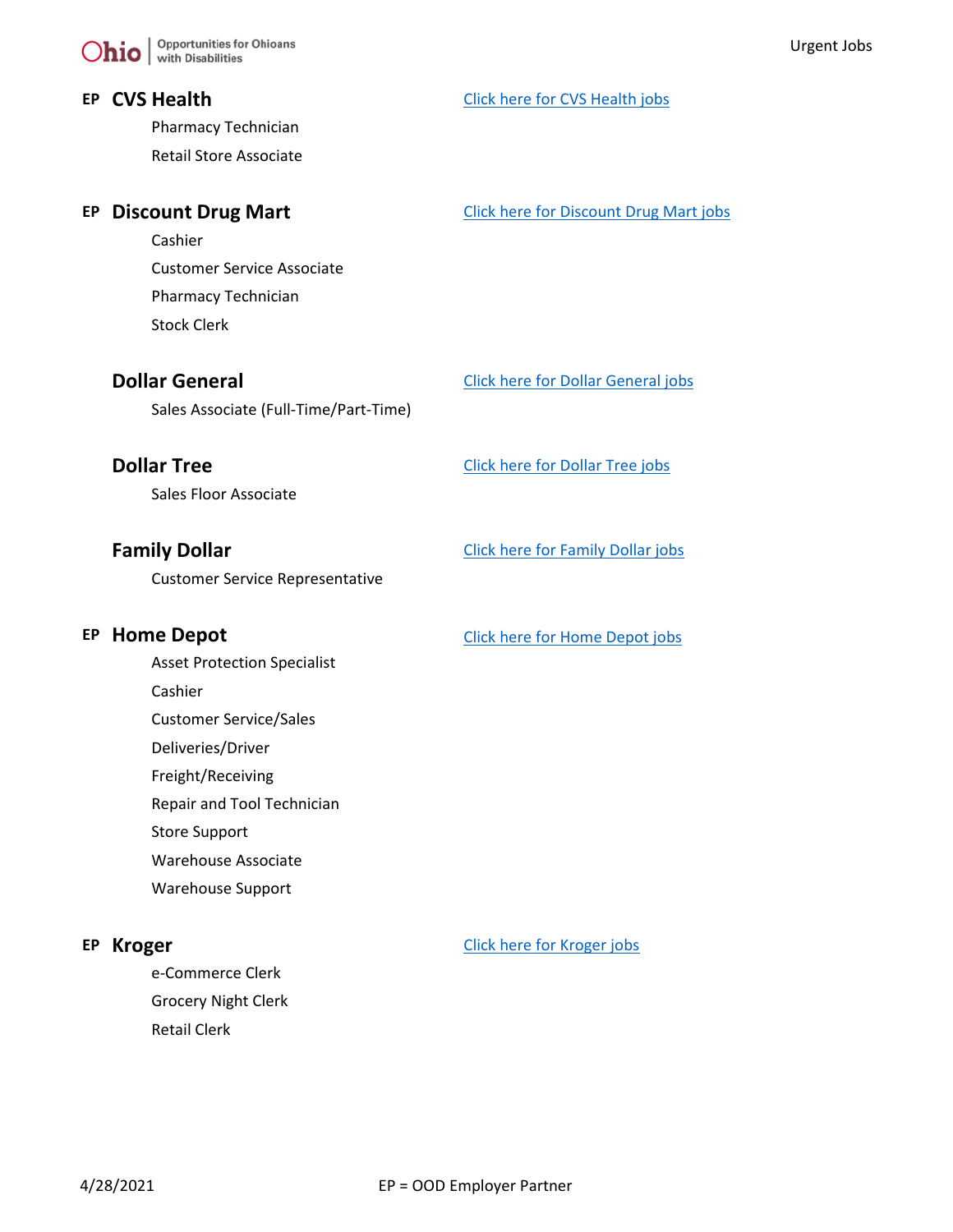Cashier Delivery Driver Loader/Cart Associate Merchandising Service Associate Receiver/Stocker Sales Associate (Various Departments)

**Marc's** [Click here for Marc's jobs](https://www.marcs.com/Employment-Opportunities/Apply)

Cashier General Stock

**EP Meijer [Click here for Meijer jobs](https://meijer.wd5.myworkdayjobs.com/Meijer_Stores_Hourly/0/refreshFacet/318c8bb6f553100021d223d9780d30be)** 

Cake Decorator Cashier Courtesy Team Member/Cart Pusher Curbside Team Member

Bagger/Utility Worker

- Deli/Bakery Team Member
- Food Clerk
- Gas Station Team Member
- General Merchandise Clerk
- Greeter
- Meat Cutter
- Overnight Stocking (Part-Time)
- Pharmacy Tech (Full-Time/Part-Time)
- Pick Up Team Member
- Produce Clerk
- Receiving Clerk
- Retail Clerk
- Security Associate
- Store Detective
- Utility Worker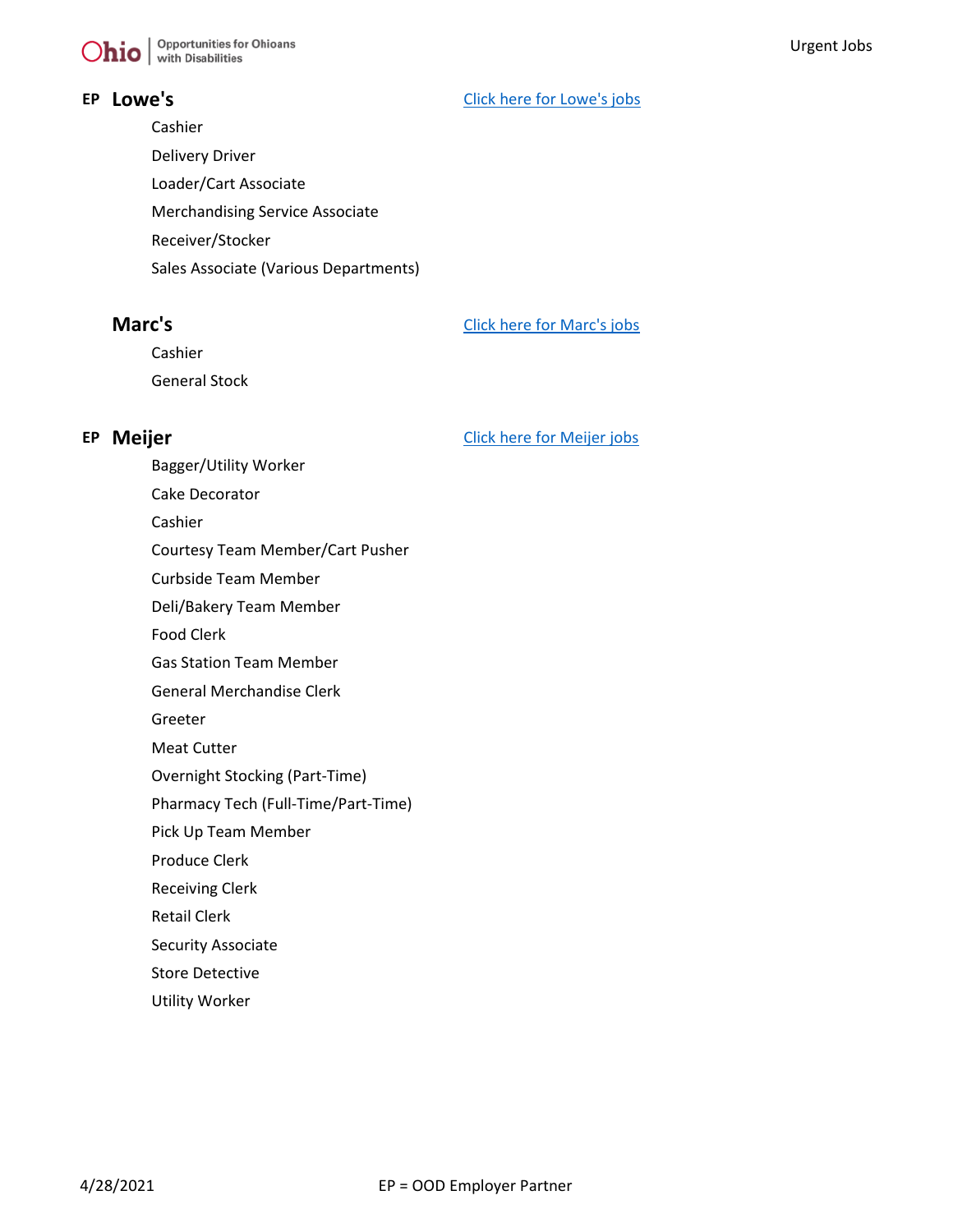$\sum$   $\left| \right.$  Opportunities for Ohioans

### **EP Menards [Click here for Menards jobs](http://www.menards.com/main/store-careers/c-14022.htm)**

Cashier Sales/Guest Services Stocking

**Pilot/Flying J** [Click here for Pilot/Flying J jobs](https://jobs.pilotflyingj.com/joblist?page_size=10&page_number=1&location_state=Ohio&sort_by=start_date&sort_order=DESC)

Coffee Attendant Retail Cashier

**EP Rite Aid [Click here for Rite Aid jobs](https://careers.info.riteaid.com/en-US/search?keywords=&location=Ohio,USA&placeid=ChIJwY5NtXrpNogRFtmfnDlkzeU&locationLimit=3&orderby=-date)** 

Cashier (Full-Time/Part-Time) Pharmacy Technician-in-Training

**Rural King** [Click here for Rural King jobs](https://www.ruralking.com/careers)

Assembler Cashier Customer Service Specialist Loader Sales Associate

Stocker

**Sam's Club** [Click here for Sam's Club jobs](https://careers.walmart.com/results?q=&page=1&sort=rank&jobState=OH&jobBrand=0000015a-624c-d7d3-afff-76ec4e230000&expand=department,brand,type,rate&jobCareerArea=all)

Café Associate Forklift - Merchandising Associate Freezer, Cooler and Deli Stocker Associate Maintenance Associate Member Assist Cart Attendant Member Frontline Cashier Membership Representative

Merchandise and Stocking Associate

### **EP Speedway [Click here for Speedway jobs](https://speedway.wd1.myworkdayjobs.com/Speedway_External_Career_Site/0/refreshFacet/318c8bb6f553100021d223d9780d30be)**

Store Crew

Customer Service Associate Pharmacy Technician

**EP Walgreens [Click here for Walgreens jobs](https://jobs.walgreens.com/)**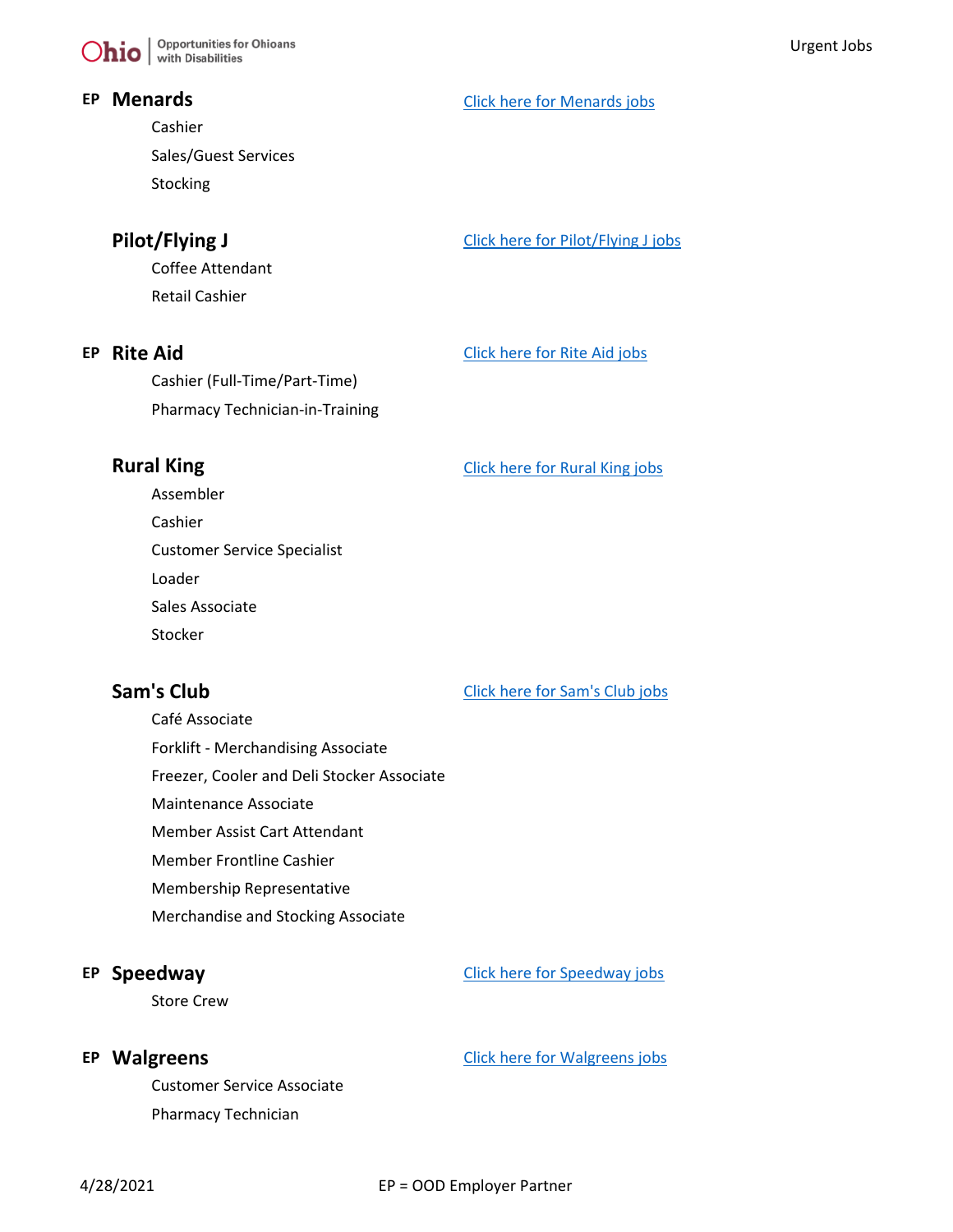Cashier/Front End Associate Stocking and Unloading

**Walmart** [Click here for Walmart jobs](https://careers.walmart.com/results?q=&page=1&sort=rank&jobState=OH&jobCategory=&jobDepartmentCode=00000159-75b1-d2b4-abdd-f5b7956d0000&jobBrand=0000015a-7fb5-dbfd-a35a-ffff665a0000&expand=department,brand,type,rate&type=jobs)

# **Banking/Financial Employers**

Customer Service Representative/Teller Retail Personal Banker Associate

**EP Fifth Third Bank** [Click here for Fifth Third Bank jobs](https://fifththird.wd5.myworkdayjobs.com/53careers/0/refreshFacet/318c8bb6f553100021d223d9780d30be)

Branch Banker

**EP PNC Bank [Click here for PNC Bank jobs](https://careers.pnc.com/global/en/search-results)** 

### **Distribution Center/Warehouse Employers**

**EP ABF Freight [Click here for ABF Freight jobs](https://jobs.abf.com/abfjobs/AllCareers)** 

Dock Worker

Driver

### **EP Amazon** [Click here for Amazon jobs](https://www.amazondelivers.jobs/warehouse-jobs/ohio-jobs/?cmpid=COCGCO2452H6)

Warehouse Team Member

Freight Inspector Package/Freight Handler

**EP FedEx Ground DC** [Click here for FedEx Ground DC jobs](https://careers.fedex.com/fedex/)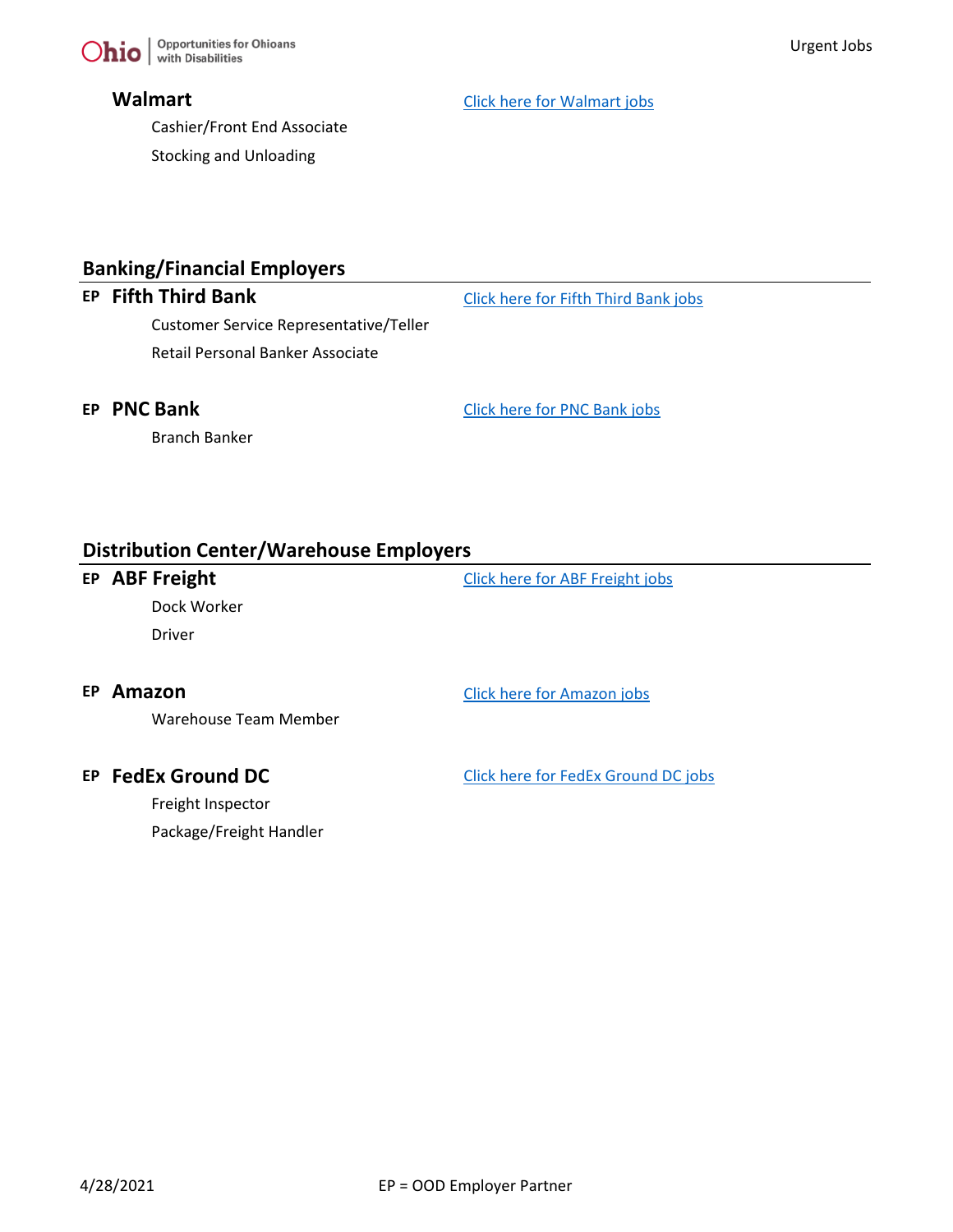

### **Food Service, Entertainment, and Hospitality Employers**

# **EP AVI Foodsystems, Inc.** [Click here for AVI Foodsystems, Inc. jobs](https://www.avifoodsystems.com/career-opportunities/current-openings/) Barista Cashier

Cook

Delivery Driver

Dishwasher

Environmental Services Worker

Food Service Worker

Grill Cook

Patient Services Ambassador

Service Route Driver

Utility Worker

Vending Attendant

Warehouse Worker

**EP Bob Evans [Click here for Bob Evans jobs](https://careers.bobevans.com/?keywordsFilter=&state=Ohio)** 

Carryout Dishwasher

Grill Cook

Host/Cashier

Kitchen Prep Server

**Domino's** [Click here for Domino's jobs](https://jobs.dominos.com/dominos-careers/jobs#?siteCategory=in-store)

Customer Service Representative Delivery Driver

Crew Team Member Custodian/Janitor Maintenance

Night Baker (Full-Time/Part-Time) Team Member

### **EP McDonald's** [Click here for McDonald's jobs](https://careers.mcdonalds.com/us-restaurants/jobs?page=1&location=Ohio&woe=8&stretch=50&stretchUnit=MILES)

# **EP Panera** [Click here for Panera jobs](https://jobs.panerabread.com/search-jobs/Cleveland%2C OH/5360/4/6252001-5165418-5151606-5150529/41x4995/-81x69541/35/2)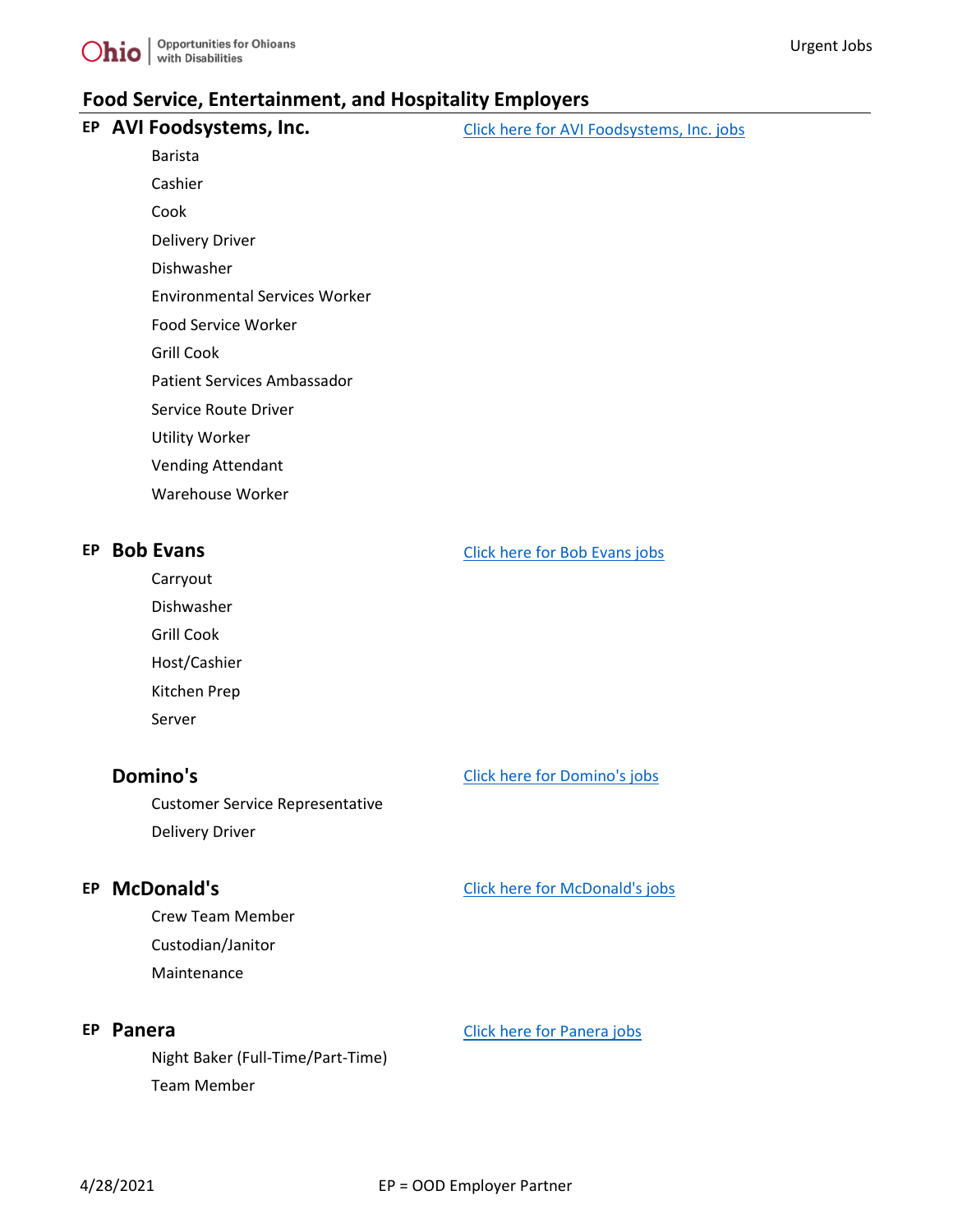

Barista

Cashier

Cook

Food Service Worker

Utility Worker

Crew Member

**EP Sodexo** [Click here for Sodexo jobs](https://external-careers-frontlinesodexo.icims.com/jobs/search?ss=1&searchRelation=keyword_all&searchLocation=-12819-)

**EP Wendy's [Click here for Wendy's jobs](https://wendys-careers.com/job-search/?category=crew&city=&state=Ohio&zip=&keyword=&restaurant_id=&spage=1)** 

# **Hospitals/Health Care Providers**

Cook

Server

**Brookdale Senior Living** [Click here for Brookdale Senior Living jobs](https://careers.brookdale.com/en/jobs.html#/search?page=1&distance=160.93470878864446)

### **Manufacturing Employers**

### **EP Cargill [Click here for Cargill jobs](https://careers.cargill.com/search-jobs)**

Grain Plant Operator Packaging Operator Process Technician Warehouse Technician

**EP PPG** [Click here for PPG jobs](https://ppg.referrals.selectminds.com/jobs/search/2297492)

Energy Recovery Unit Specialist (Circleville) Production Associate (Delaware) New!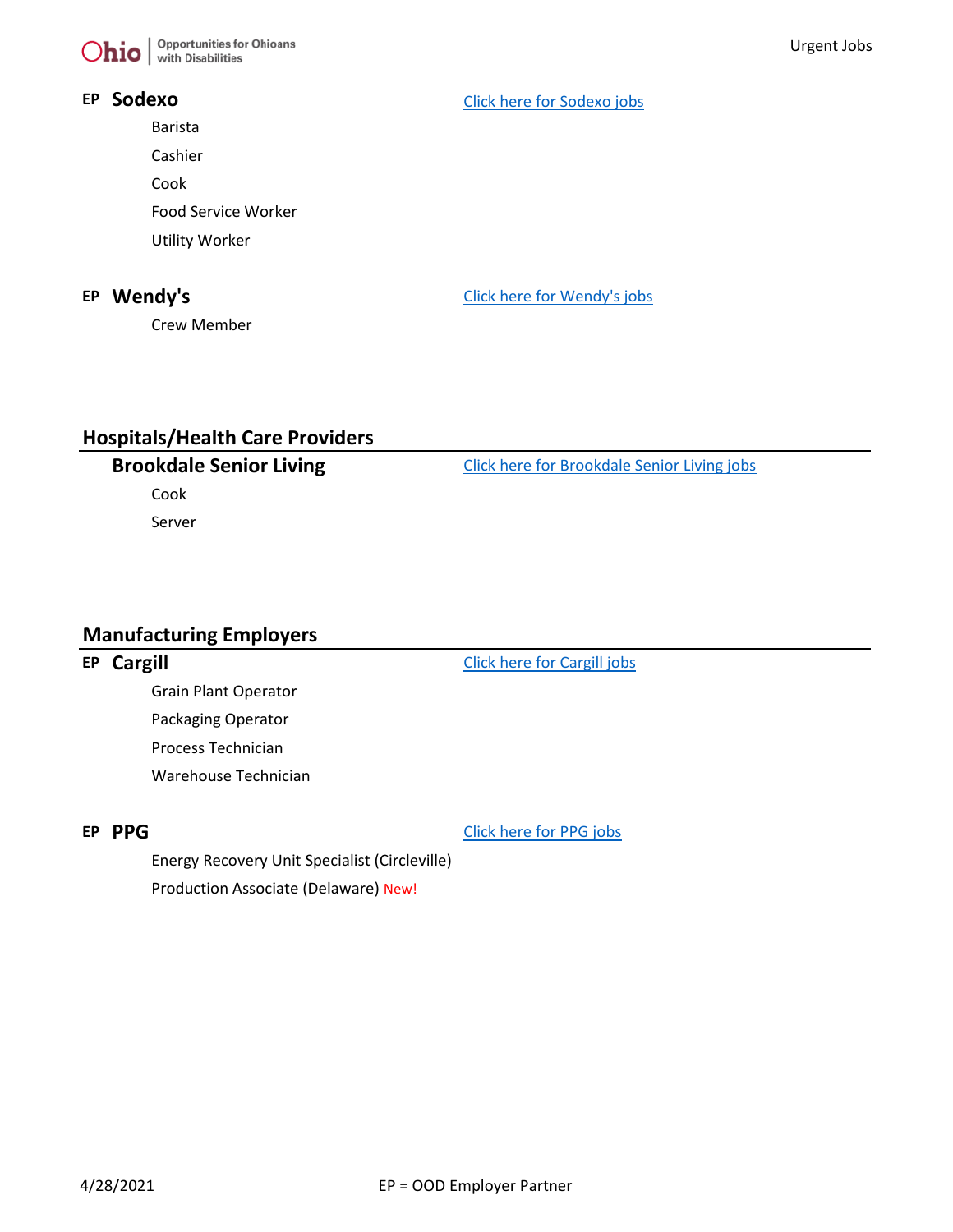

# **Work from Home Employers**

|     | <b>EP Alorica</b>                                   | <b>Click here for Alorica jobs</b>                   |
|-----|-----------------------------------------------------|------------------------------------------------------|
|     | <b>Customer Service Representative</b>              |                                                      |
|     |                                                     |                                                      |
|     | EP Ameridial                                        | <b>Click here for Ameridial jobs</b>                 |
|     | <b>Data Collection Specialist</b>                   |                                                      |
|     | <b>Inbound Retention Specialist</b>                 |                                                      |
|     | EP CCA Promotions, Inc. New!                        | Click here for CCA Promotions, Inc. jobs             |
|     | Marketing Representative (Part-Time)                |                                                      |
|     |                                                     |                                                      |
| EP. | <b>Double A Solutions</b>                           | <b>Contact the TSC to apply</b>                      |
|     | Lead Specialist (Part-Time)                         |                                                      |
|     |                                                     |                                                      |
|     | <b>EP Huntington Bank</b>                           | <b>Click here for Huntington Bank jobs</b>           |
|     | <b>Credit Services Specialist</b>                   |                                                      |
|     |                                                     |                                                      |
|     | EP Incept                                           | Click here for Incept jobs                           |
|     | At Home Customer Service Representative             |                                                      |
|     |                                                     |                                                      |
|     | <b>EP InfoCision</b>                                | Click here for InfoCision jobs                       |
|     | Outbound/Inbound Call Center Representative         |                                                      |
|     | EP Pearl Interactive Network                        | <b>Click here for Pearl Interactive Network jobs</b> |
|     | <b>Customer Service Representative III New!</b>     |                                                      |
|     |                                                     |                                                      |
|     | EP PNC Bank (Call Center)                           | <b>Contact the TSC to apply</b>                      |
|     | Work At Home Customer Care                          |                                                      |
|     |                                                     |                                                      |
|     | <b>Sitel Group</b>                                  | Click here for Sitel Group jobs                      |
|     | Inbound Call Center Associate (Full-Time/Part-Time) |                                                      |
|     |                                                     |                                                      |
|     | <b>EP VXI Global Solutions</b>                      | <b>Click here for VXI Global Solutions jobs</b>      |
|     | <b>Customer Support Agent (Work from Home)</b>      |                                                      |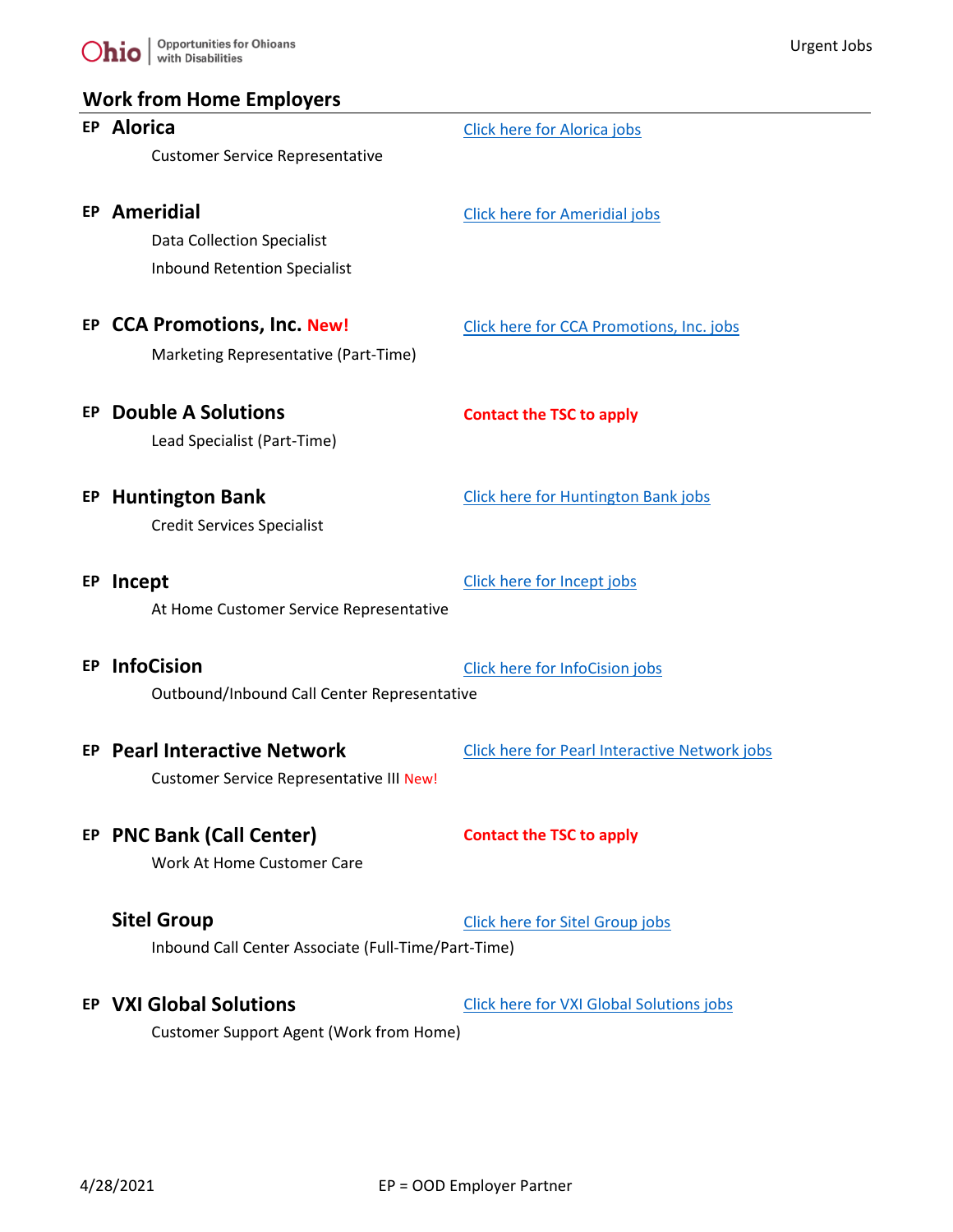

# **Other Employers**

**EP Ohio CAT** [Click here for Ohio CAT jobs](http://www.ohiocat.com/about-us/careers/)

Parts Specialist (Toledo, Columbus, Washington Court House)

**EP Securitas** [Click here for Securitas jobs](https://www.securitasinc.com/join-us/apply/)

Security Officer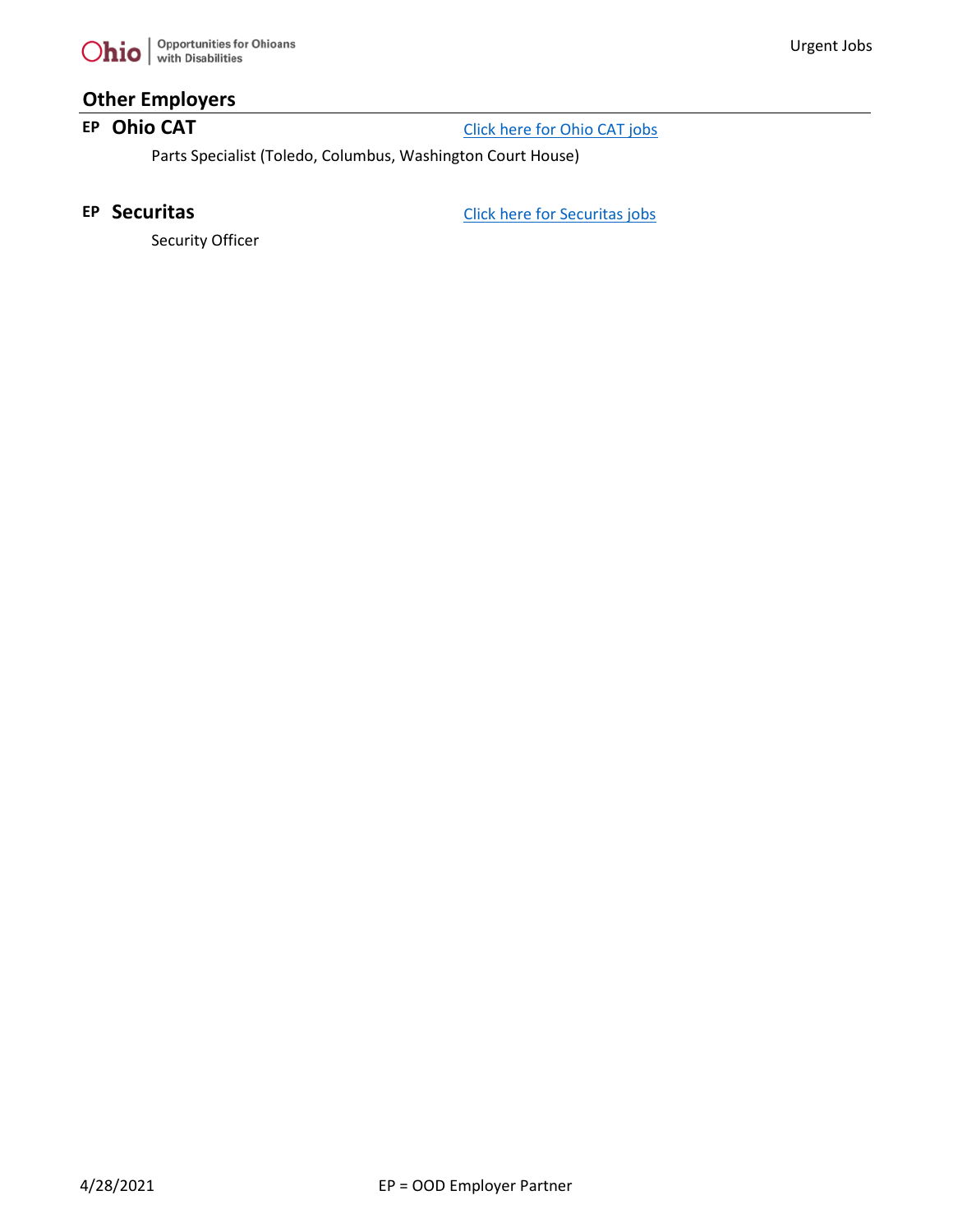

# **Southwest Area Opportunities**

### **Retail Employers**

# **EP Whole Foods Market (Cincinnati, Dayton, Mason, Sycamore Township)**

Dishwasher [Click here for Whole Foods Market jobs](https://careers.wholefoodsmarket.com/global/en/search-results?keywords=Ohio)

Produce Truck Receiver (4 a.m.-12:30 p.m.) New!

# **Distribution Center/Warehouse Employers**

| EP Crocs Distribution Center (Dayton/Vandalia)              |                                                                                       |  |  |
|-------------------------------------------------------------|---------------------------------------------------------------------------------------|--|--|
|                                                             | Building & Grounds Custodian (Weekends) Click here for Crocs Distribution Center jobs |  |  |
| Equipment Operator (1st Shift)                              |                                                                                       |  |  |
| Receiving Clerk (2nd Shift)                                 |                                                                                       |  |  |
| Returns Clerk (2nd Shift)                                   |                                                                                       |  |  |
| <b>Warehouse Associate</b>                                  |                                                                                       |  |  |
| EP FedEx Ground (Cincinnati - Interocean Drive)             |                                                                                       |  |  |
| Warehouse Package Handler                                   | <b>Click here for FedEx Ground jobs</b>                                               |  |  |
| EP FedEx Ground (Fairfield)                                 | <b>Click here for FedEx Ground jobs</b>                                               |  |  |
| <b>City Driver New!</b>                                     |                                                                                       |  |  |
| Freight Handler (Part-Time)                                 |                                                                                       |  |  |
|                                                             |                                                                                       |  |  |
|                                                             | EP FedEx Ground (Lebanon, Miamisburg and Vandalia)                                    |  |  |
|                                                             |                                                                                       |  |  |
| <b>Warehouse Package Handlers</b>                           | <b>Click here for FedEx Ground jobs</b>                                               |  |  |
| EP J.T.M. Food Group                                        | Click here for J.T.M. Food Group jobs                                                 |  |  |
| Grinder/Batchmaker (1st & 2nd Shift)                        |                                                                                       |  |  |
| <b>IT Intern New!</b>                                       |                                                                                       |  |  |
| Kit Packing and Assembly (2nd Shift)                        |                                                                                       |  |  |
| Material Handler (1st & 2nd Shift)                          |                                                                                       |  |  |
| Packer (1st & 2nd Shift)                                    |                                                                                       |  |  |
|                                                             |                                                                                       |  |  |
| EP Kroger Warehouse (Blue Ash)                              | Click here for Kroger Warehouse jobs                                                  |  |  |
| <b>Sanitation Specialist New!</b><br>Warehouse Order Picker |                                                                                       |  |  |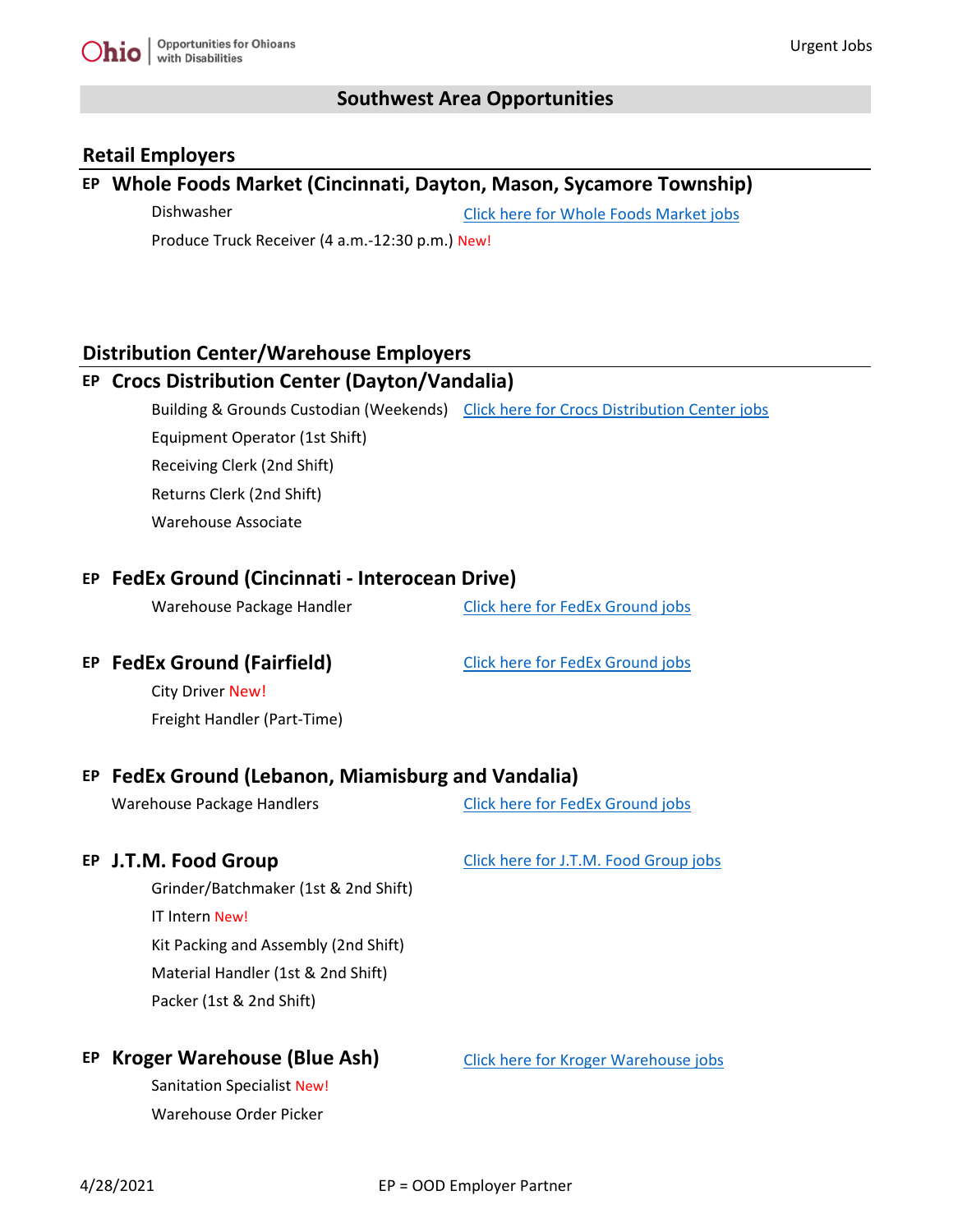# **EP Kroger Warehouse/Distribution Center (Florence, KY)**

eCommerce Warehouse Team Member New! Fulfillment Warehouse Team Member [Click here for Kroger Warehouse/Distribution Center jobs](https://jobs.kroger.com/search/?q=&q2=&alertId=&locationsearch=&geolocation=41042+-+United+States&searchby=distance&d=10&lat=38.9941&lon=-84.642&title=&location=&facility=251+east+mt+zion&department=&distance=10+mi) Human Resource Intern New! Third Shift Fulfillment Warehouse Team Member New!

# **EP Meijer DC (Tipp City)** CHEC [Click here for Meijer DC jobs](https://meijer.wd5.myworkdayjobs.com/Meijer/3/refreshFacet/318c8bb6f553100021d223d9780d30be)

Blow Mold Operator General Labor Manufacturing Facility Manufacturing Dairy Production Operator I

Warehouse Team Members

# **Food Service, Entertainment, and Hospitality Employers**

### **EP Aramark [Click here for Aramark jobs](https://www.aramark.com/careers)**

The positions listed below are available at various locations throughout Southwest Ohio. (Examples include Greene County Jail, Montgomery County Detention Ctr, NHA-OH, Ohio Reformatory for Women, Pathway, Paul Brown Stadium, Preble County Jail, Speedway, Tri-County Regional Jail, Volunteers of America, and Warren County.) Please visit the Aramark website for more information.

Commissary Worker (Montgomery County Commissary) Cook - Market Pointe Driver-Hamilton County Jail Maintenance Worker

**EP Cassano's Pizza King** [Click here for Cassano's Pizza King jobs](https://cassanosessentials.com/jobs/)

Crew Member Customer Service Representative (Call Center) Delivery Driver Dough Production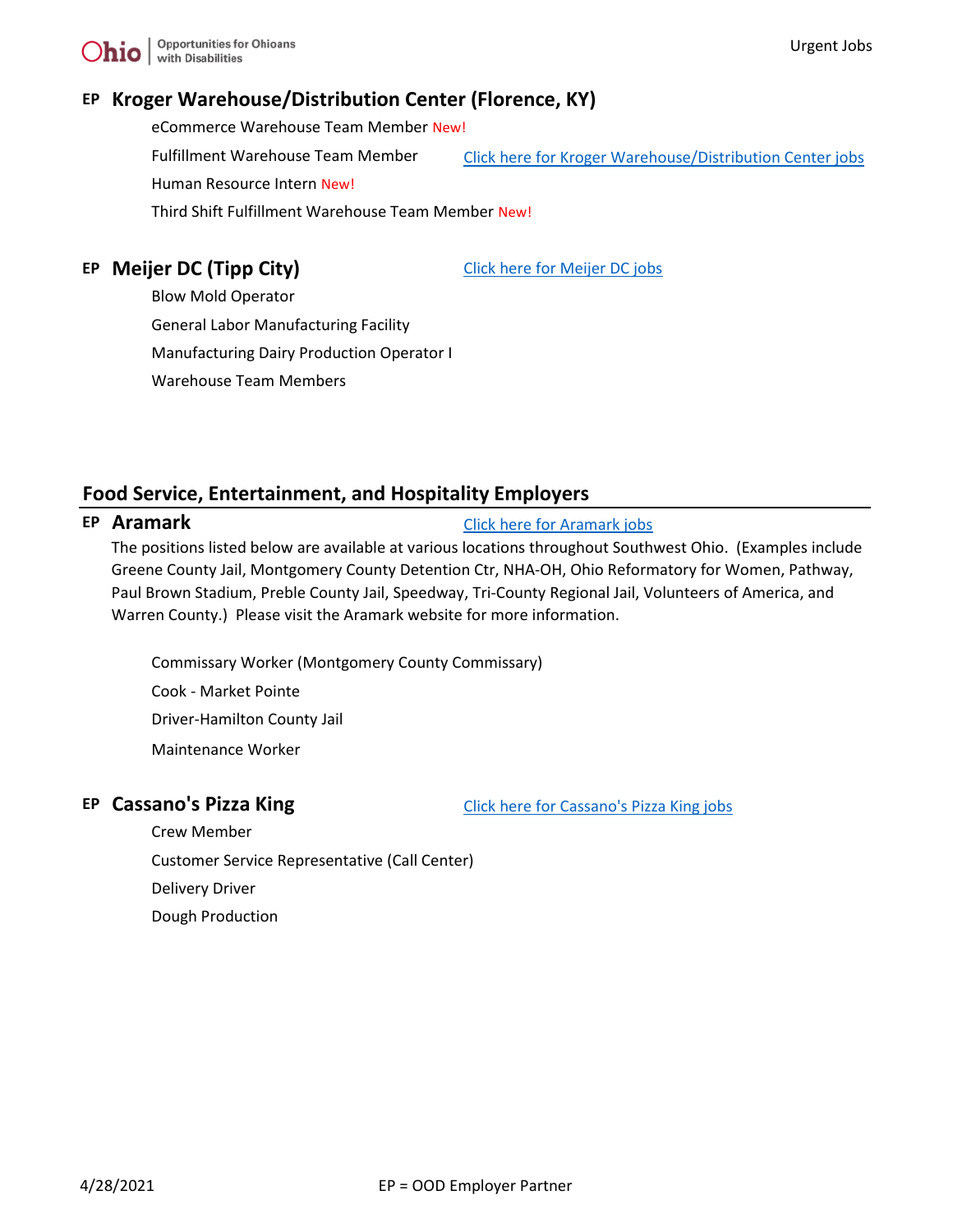

### **EP Columbus Hospitality Management - Roberts Centre (Wilmington)**

Arena Associate **[Click here for Columbus Hospitality Management jobs](https://columbushospitality.com/join-us/)** Click here for Columbus Hospitality Management jobs Associate Sous Chef Banquet Associate New! Banquet Kitchen Steward Banquet Server Barista Bartender Busser Café Line Cook New! Content Specialist Convention Center Technician New! General Store Cashier Golf Cart Attendant New! Guest Services Representative Host Kitchen Steward Laundry Attendant Line Cook Maintenance Technician Night Auditor Pro Shop Attendant Public Space Attendant Restaurant Host New! Restaurant Server New! Room Attendant Server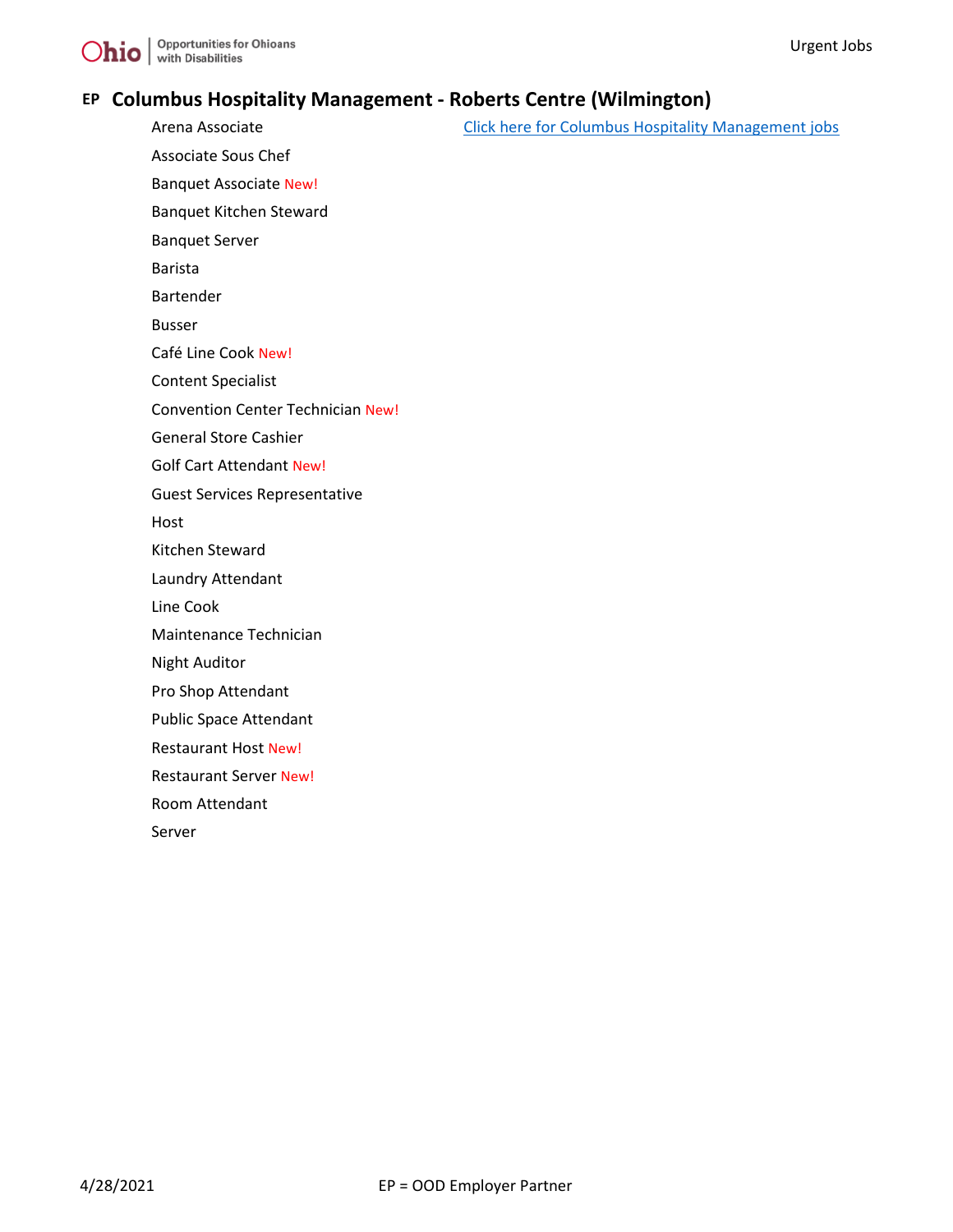$\sum$ hio  $\big|\frac{\text{Opportunities for Ohioans}}{\text{with Disabilities}}\big|$ 

# **EP Great Wolf Lodge (Mason)** [Click here for Great Wolf Lodge jobs](https://jobs.greatwolf.com/location/mason-jobs/17948/6252001-5165418-4527624-4517698/4)

- Arcade Attendant (Part-Time)
- Bartender
- Dish Attendant (Full-Time)
- Floor Care Attendant
- Front Desk Agent (Part-Time)
- Gift Shop Attendant (Part-Time)
- Hotel Lobby and Restroom Cleaning Attendant (Full-Time)
- Hotel Room Attendant
- House Attendant (Full-Time)
- Ice Cream Shop Attendant (Full-Time/Part-Time)
- Laundry Attendant
- Lifeguard
- Line Cook (Full-Time)
- MagiQuest Attendant
- Overnight Carpet Cleaning Technician (Full-Time)
- Pizza Prep Cook (Full-Time)
- Restaurant Busser (Part-Time)
- Restaurant Host (Part-Time)
- Restaurant Server
- Seasonal Waterpark Services Attendant
- Security Officer
- Snack Bar Attendant (Full-Time)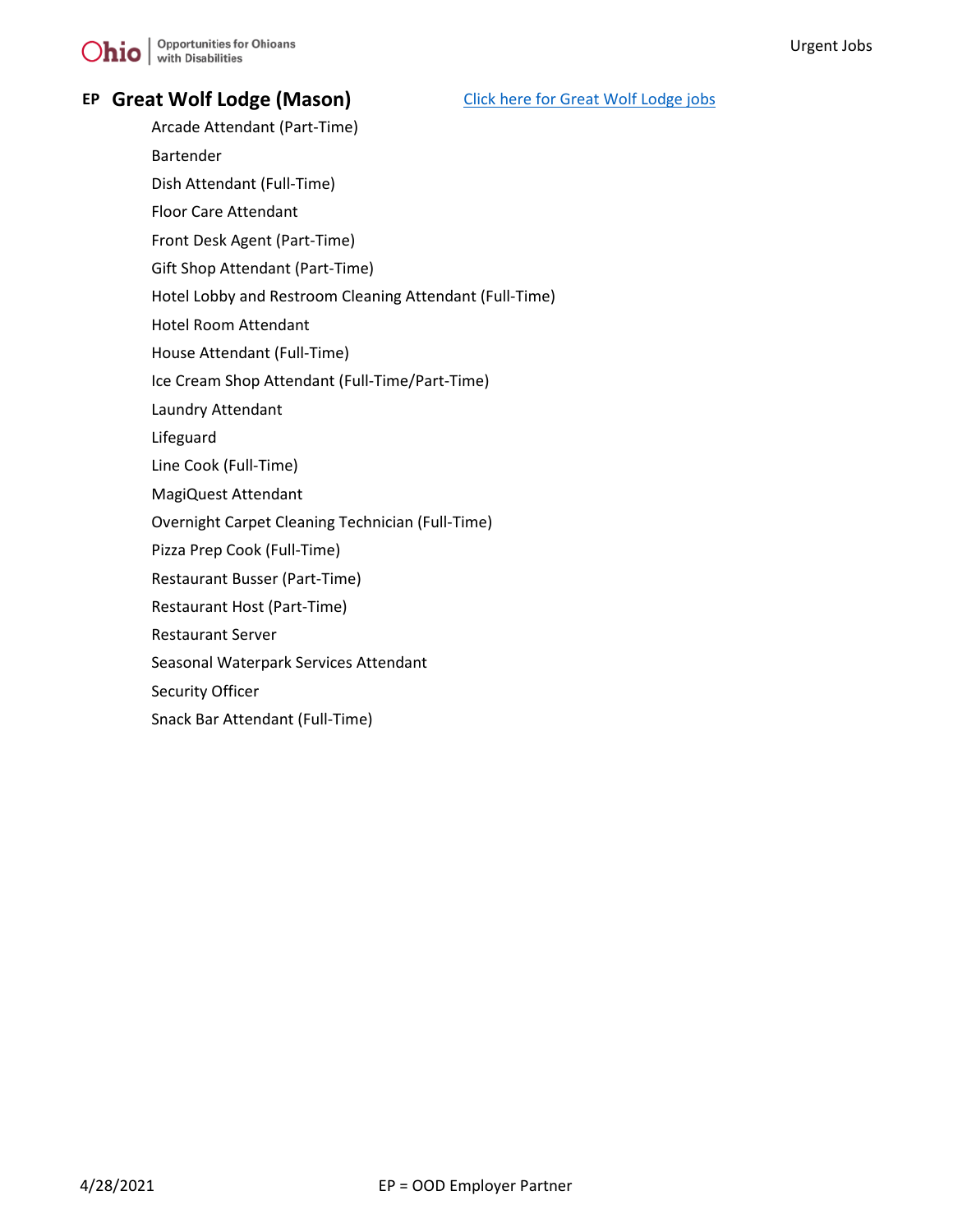### **EP** Kings Island [Click here for Kings Island jobs](https://jobs.cedarfair.com/job-search-results/?brand=Kings%20Island)

Admissions Associate

Attendant-Usher/Escort

Aquatics-Lifeguard

Auto and Ride Mechanic

Barista

Bartender

Busser

Concierge New!

Cook

Dishwasher

Food Preparer

Food Runner

Food Service Associate

Food Service Office Asst

Grounds Attendant

Guest Services Associate

Housekeeping Attendant New!

Landscaper

Merchandise Sales Associate

Park Services (3rd Shift)

Recreation Attendant

Reservations Assistant

Scheduler

Warehouse Associate (3rd Shift)

# **EP Kitchen 1883 (Anderson)** [Click here for Kitchen 1883 jobs](https://jobs.kroger.com/hospitality/go/Hospitality/3557400/)

Bartender Dishwasher Line Cook Server

# **EP** Kitchen 1883 (Union, KY) [Click here for Kitchen 1883 jobs](https://jobs.kroger.com/hospitality/go/Hospitality/3557400/)

Line Cook Server New!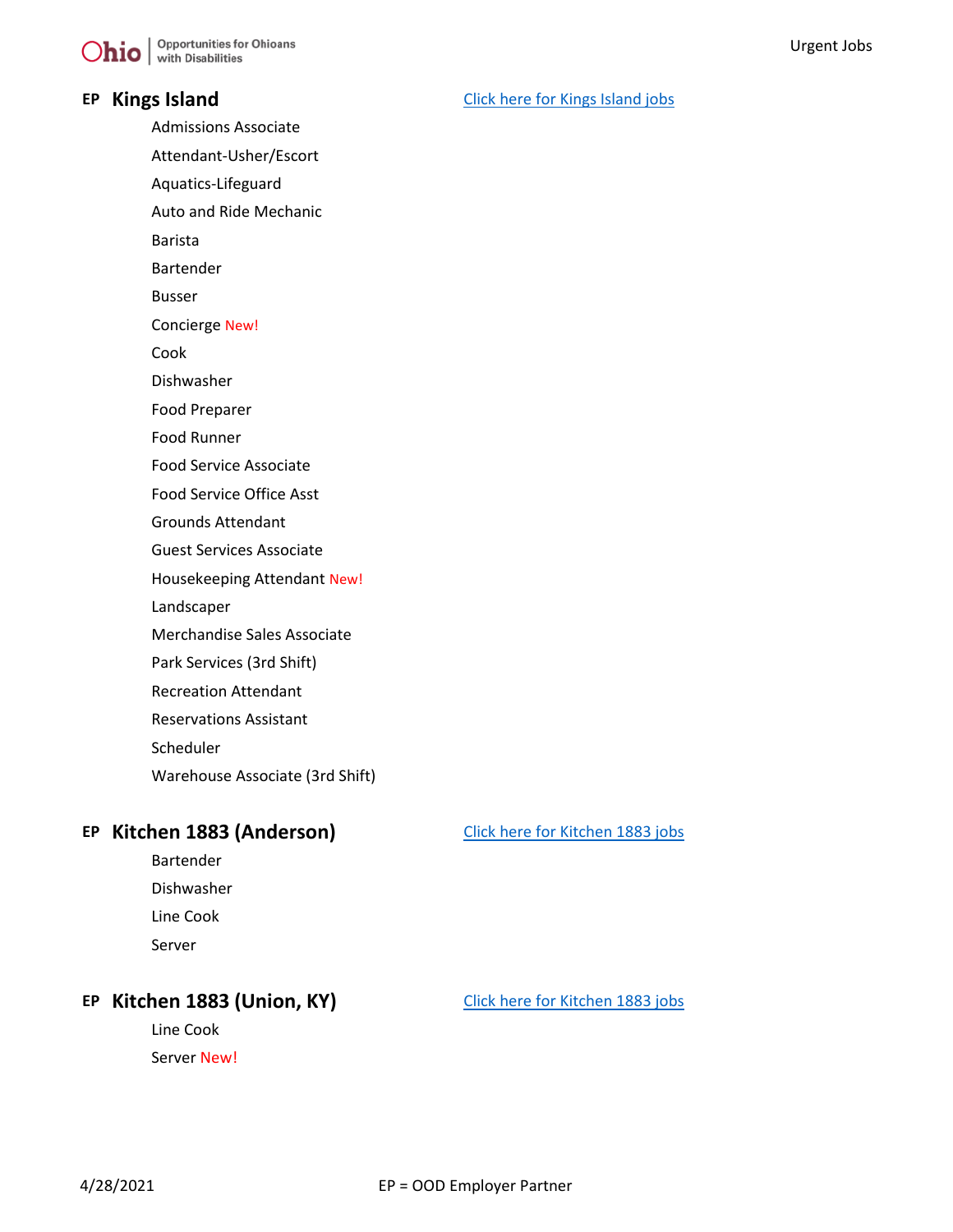# **Hospitals/Health Care Providers**

**EP** Cincinnati Children's Hospital [Click here for Cincinnati Children's Hospital jobs](https://jobs.cincinnatichildrens.org/search/searchjobs)

- Administrative Assistant Call Center Rep-Food Services
- Food Service Assistant
- Patient Care Assistant
- Security Officer II
- Shuttle Driver II (Part-Time)(Evenings) New!
- Sterile Processing Technician
- Supply Chain Associate
- Tech I-Grounds Maintenance

# **EP Kingston HealthCare (Miamisburg)** [Click here for Kingston HealthCare jobs](https://kingstonhealthcare.com/careers)

Dietary Aide Floor Technician Maintenance Asst State Tested Nursing Assistant (STNA)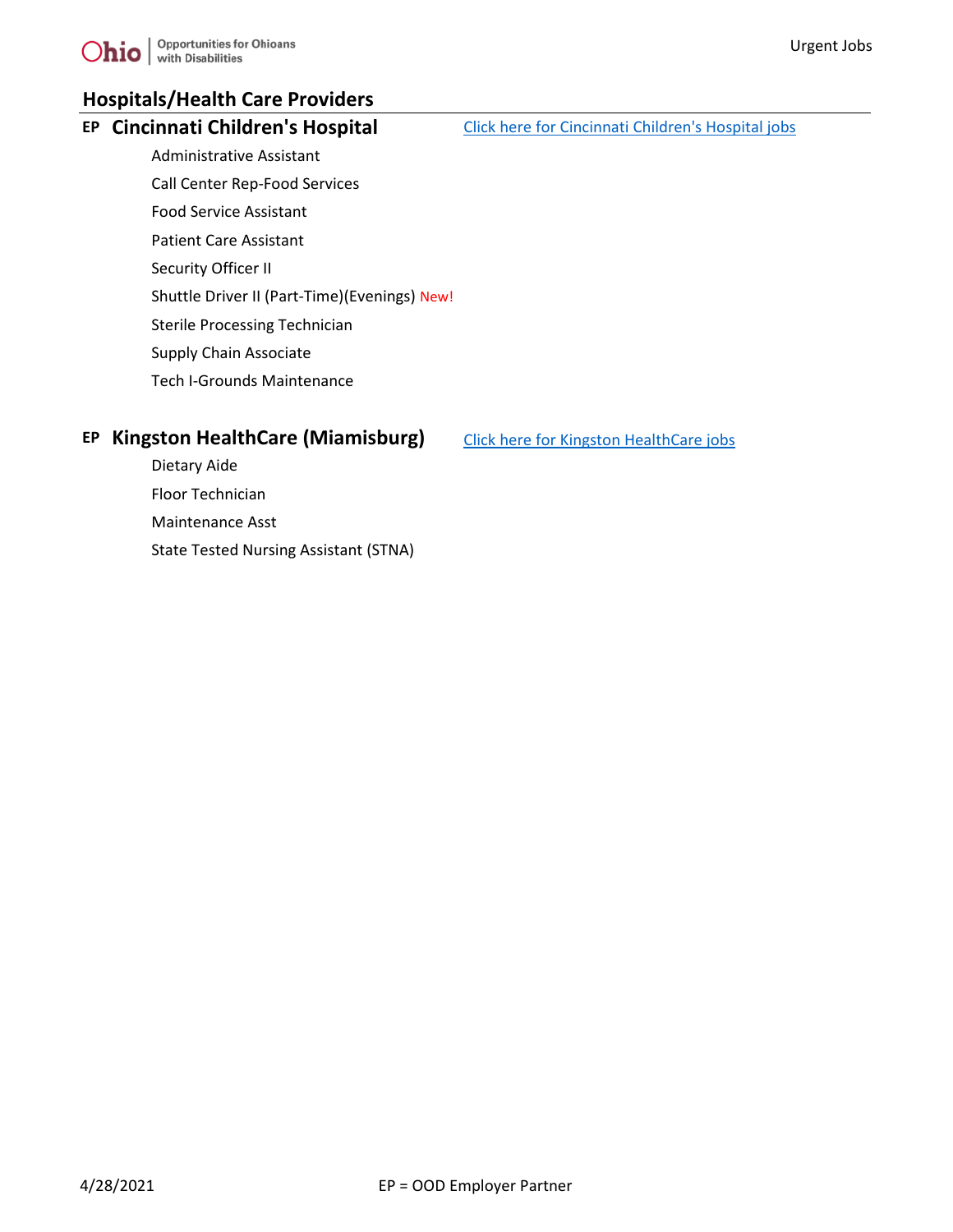# **EP** Mercy Health (Greater Cincinnati) [Click here for Cincinnati Mercy Health jobs](https://careers.mercy.com/search-jobs/45202%2C Cincinnati%2C OH/29152/4/6252001-5165418-4513583-4508722/39x1072/-84x502/50/2?pc=45202)

- Athletic Trainer Intern
- Compliance Operations Intern
- Contact Specialist
- Cook
- Environmental Services Tech
- Food Service Specialist
- Health and Welfare Benefits Intern
- Housekeeping
- HR Generalist Intern
- Medical Assistant
- Patient Ambassador
- Patient Care Assistant
- Patient Transporter
- Pharmacy Intern
- Pharmacy Technician
- Registrar
- Security Officer
- Spec Patient Access
- State Tested Nursing Assistant (STNA)
- Sterile Processing Tech
- Supply Chain Tech
- Unit Secretary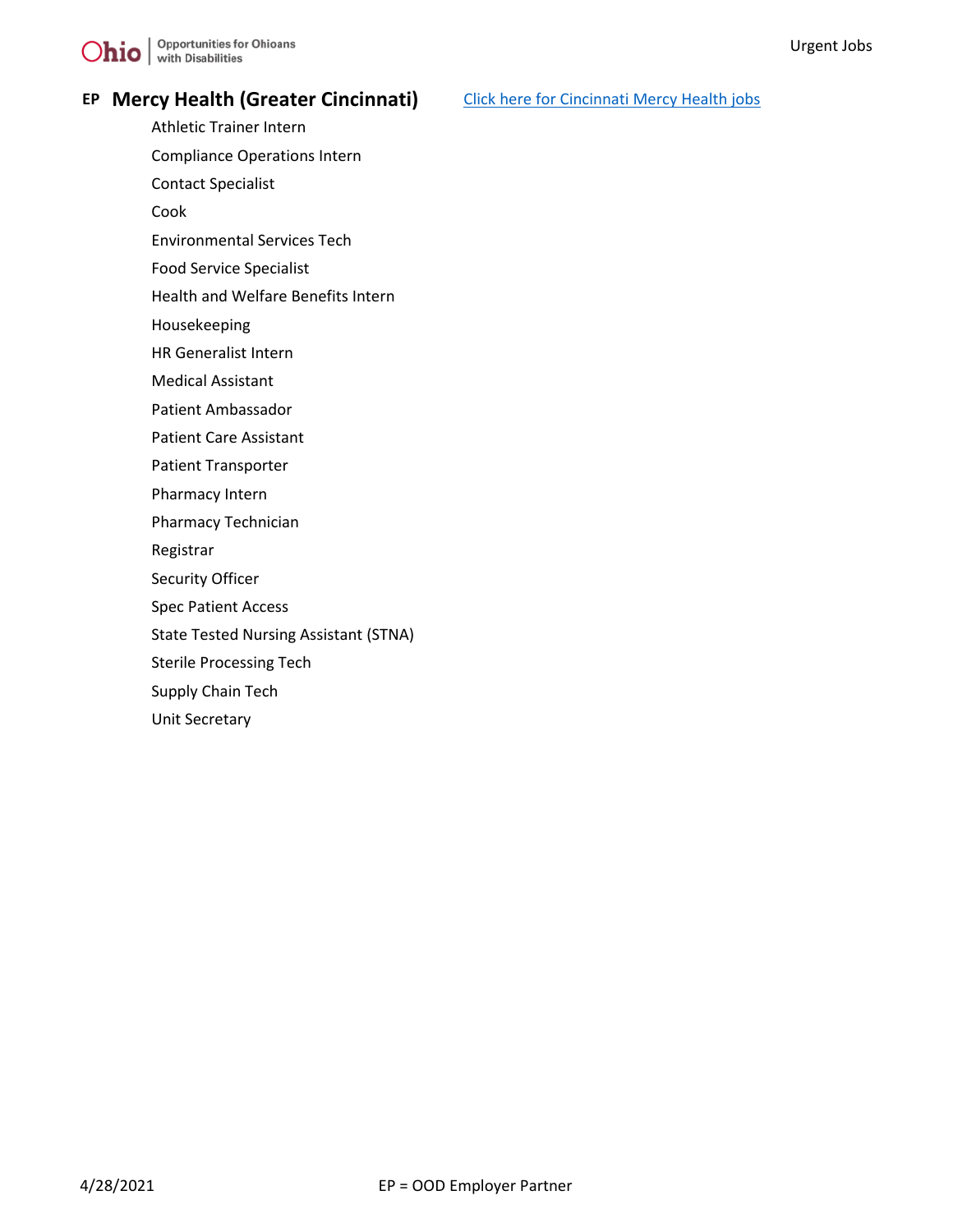

### **EP Mercy Health (Springfield)** [Click here for Springfield Mercy Health jobs](https://careers.mercy.com/search-jobs/Springfield%2C OH/29152/4/6252001-5165418-4508810-4525353/39x92423/-83x80882/50/2)

- Central Sterile Processing New!
- Concierge
- Cook
- Food Service Associate
- General Maintenance Worker
- Housekeeper
- Medical Assistant
- Nursing Assistant/Unit Clerk
- Patient Access
- Pharmacy Technician (Certified)
- Real Estate Intern
- Registrar
- Security Officer

### **EP Premier Health (Atrium Medical Center)**

Certified Pharm Tech [Click here for Premier Health jobs](https://php.referrals.selectminds.com/) Patient Access Specialist Telephone Operator Patient Escort/Patient Transport Patient Care Tech Security Dispatcher (Full-Time) New!

### **EP Premier Health (Dayton)** [Click here for Premier Health jobs](https://php.referrals.selectminds.com/)

Department Assistant Driver Instrument Tech New! Linen Attendant Linen Distribution Attendant New! Patient Registration/Support Staff Peer Support Specialist

### **EP Premier Health (Eaton)** [Click here for Premier Health jobs](https://php.referrals.selectminds.com/)

Driver (Part-Time) (Preble County)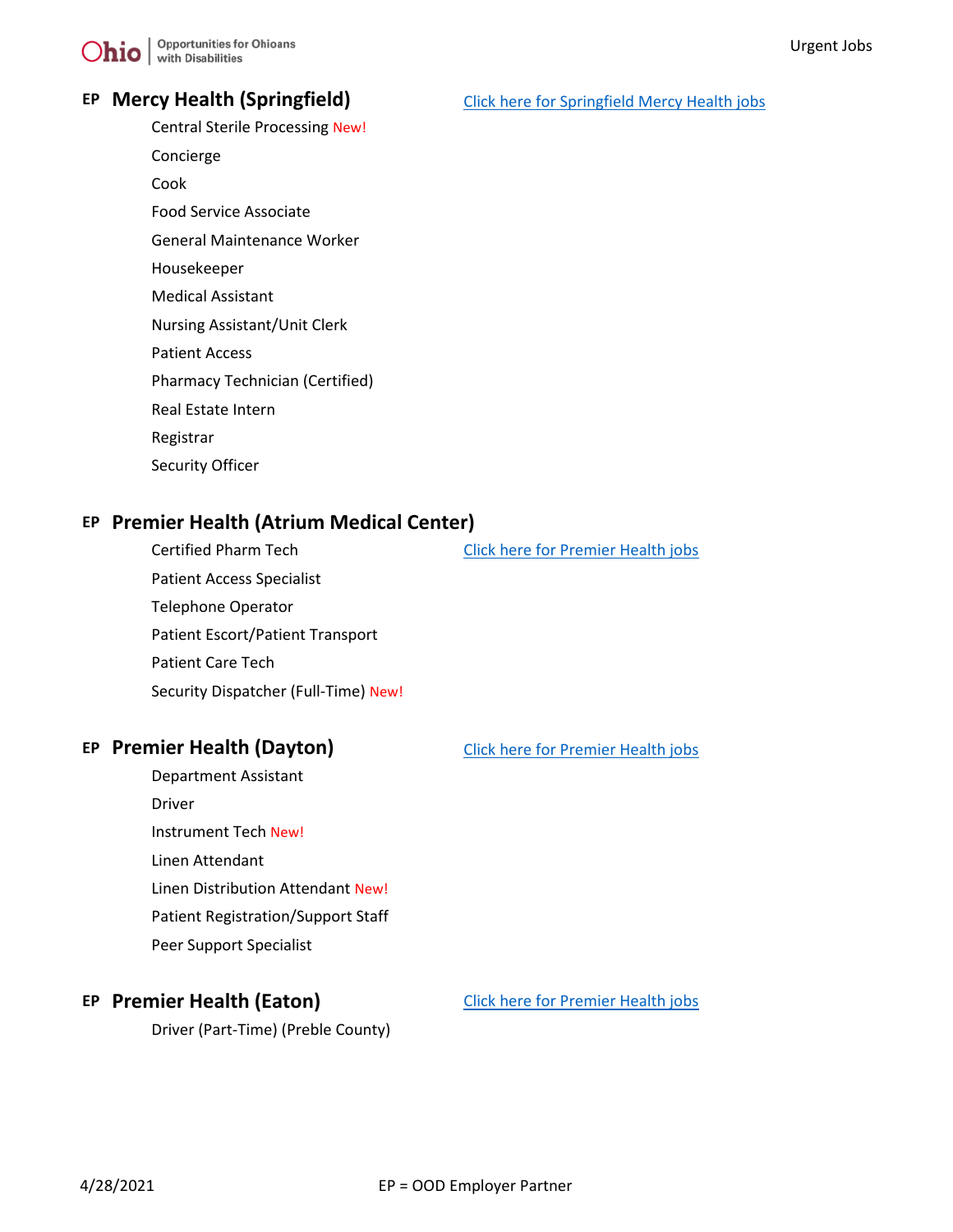# **EP Premier Health (Miami Valley Main Campus)**

Certified Pharmacy Technician [Click here for Premier Health jobs](https://php.referrals.selectminds.com/) Clinical Denials Assistant Instrument Tech/Sterile Processing (Full-Time)(2nd Shift) Linen Distribution Attendant Nursing-Telesitter Patient Access Specialist Patient Care Technician Patient Escort

# **EP** Premier Health (Miami Valley North) [Click here for Premier Health jobs](https://php.referrals.selectminds.com/)

Certified Medical Assistant Patient Care Technician

### **EP Premier Health (Miami Valley South)** [Click here for Premier Health jobs](https://php.referrals.selectminds.com/)

Certified Pharm Tech Patient Access Specialist

### **EP Premier Health (Moraine)** [Click here for Premier Health jobs](https://php.referrals.selectminds.com/)

Certified Home Care Aide Delivery Technician Safety Companion

### **EP Premier Health (Upper Valley Medical Center)**

Linen Distribution Attendant Patient Access Specialist Patient Care Tech

Certified Pharm Tech [Click here for Premier Health jobs](https://php.referrals.selectminds.com/)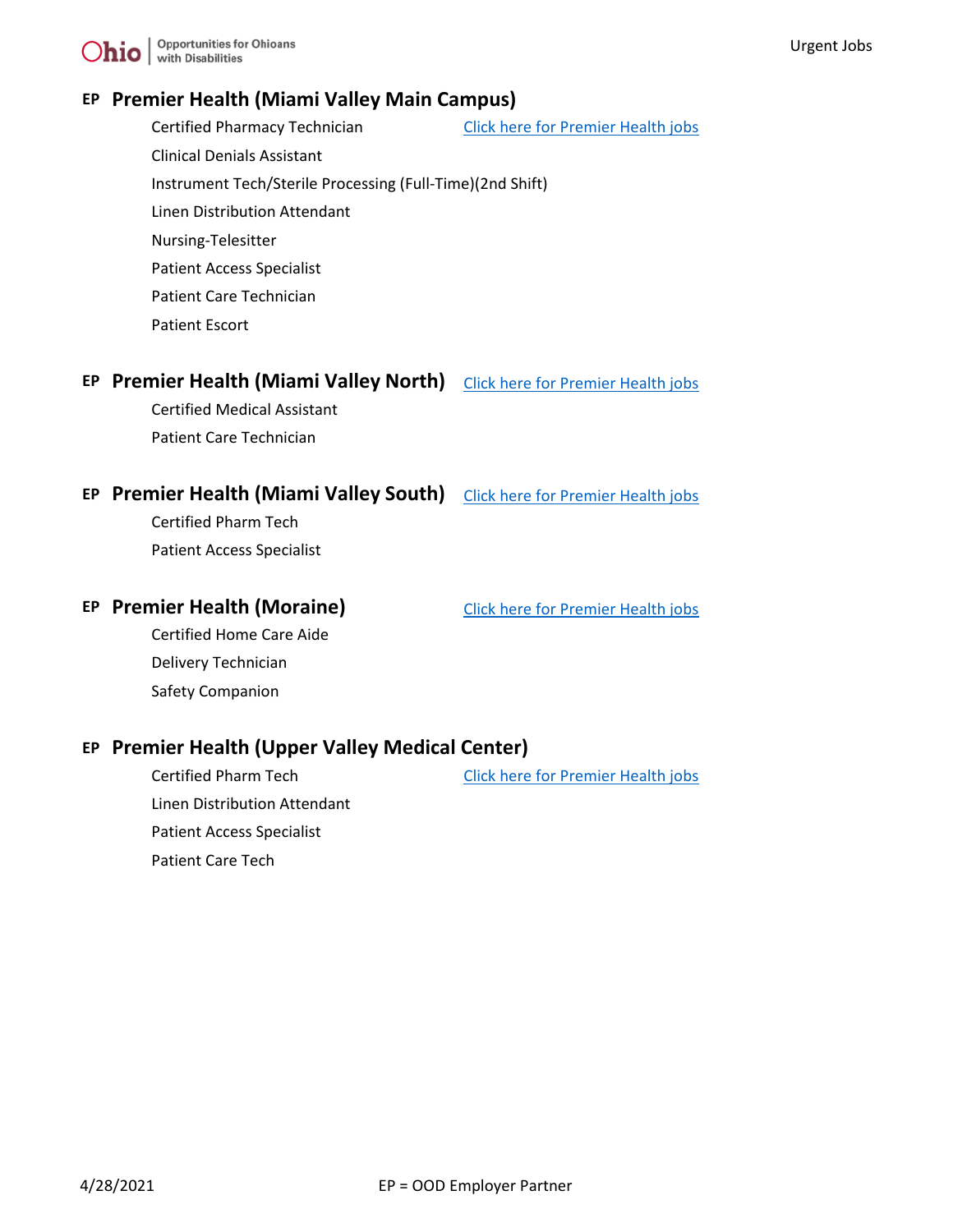**EP Tri-Health [Click here for Tri-Health jobs](https://careers.trihealth.com/search/?searchby=location&createNewAlert=false&q=&locationsearch=&geolocation=&optionsFacetsDD_customfield2=&optionsFacetsDD_customfield1=&optionsFacetsDD_shifttype=)** 

Access Associate Administrative Secretary Appointment Coordinator (Full-Time) Cook (Part-Time) New! Environmental Services Tech I Financial Clearance Representative I Front Office Specialist - Medical Assistant Guest Ambassador Intern Lifeguard Patient Care Assistant Patient Catering Associate (Part-Time) (Afternoon) Patient Transportation Technician (Full-Time) New! Certified Pharmacy Tech Security Attendant Dispatcher (Part-Time) New! Scheduling Coordinator Security Officer State Tested Nursing Assistant (STNA) Hospice Sterile Supply Technician (Full-Time) Telephone Operator (Part-Time Optional) New!

### **EP UC Health (via Compass Group)** [Click here for these UC Health jobs](https://careers.compassgroupcareers.com/main/jobs?page=1&location=45202&stretch=50&stretchUnit=MILES&sortBy=relevance&keywords=University%20of%20Cincinnati)

Cook (Full-Time/Part-Time) Dishwasher Floor Technician (Full-Time) Food Service Worker Housekeeper Patient Dining Associate (Tray Passer)(Full-Time/Part-Time) Patient Transporter (Full-Time/Part-Time) New!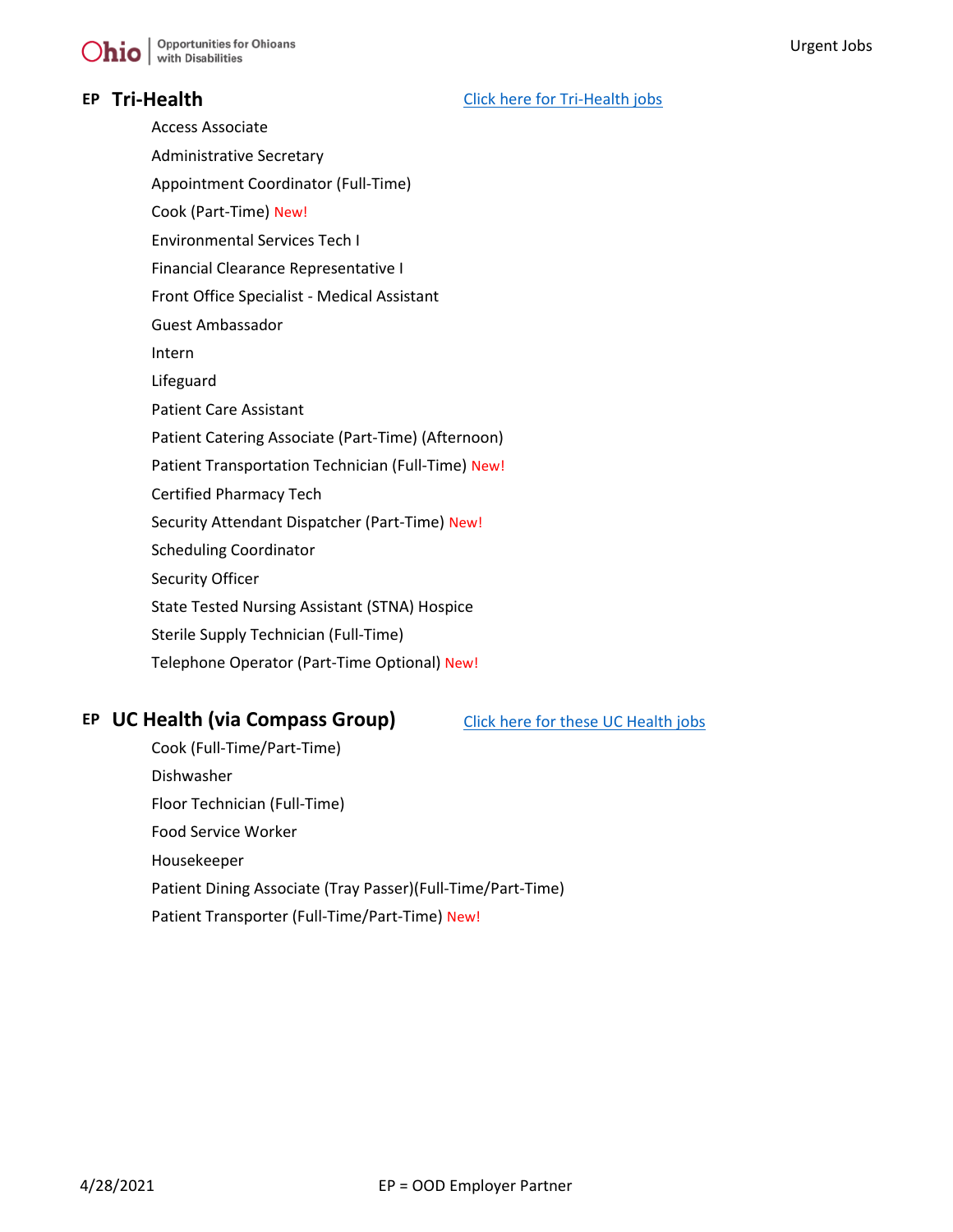# **UC Health (Cincinnati)** [Click here for UC Health jobs](https://uchealth.taleo.net/careersection/external/jobsearch.ftl?lang=en)

- Access Representative New! Administrative Assistant
- Call Center Agent
- Certified Pharmacy Tech
- Clerk Nutrition Care
- Client Services Representative/Phlebotomist
- Clinical Services Specialist
- Cook/Baker
- Environmental Services Assistant
- Environmental Services Assistant Floor Tech (Full-Time/Part-Time)
- Food Service Associate
- Instrument Processing Technician
- Materials Specialist
- Medical Assistant
- Patient Accounting Representative
- Patient Care Assistant
- Patient Monitor
- Patient Transporter
- Pharmacy Intern
- Pharmacy Technician
- Receptionist (Part-Time) New!
- Scheduling Center Representative
- Surgery Scheduler
- Valet Attendant

# **Manufacturing**

**EP JBM Packaging [Click here for JBM Packaging jobs](https://www.jbmpackaging.com/careers-old/join-our-team/)** 

Machine Adjuster Machine Operator (2nd and 3rd Shift)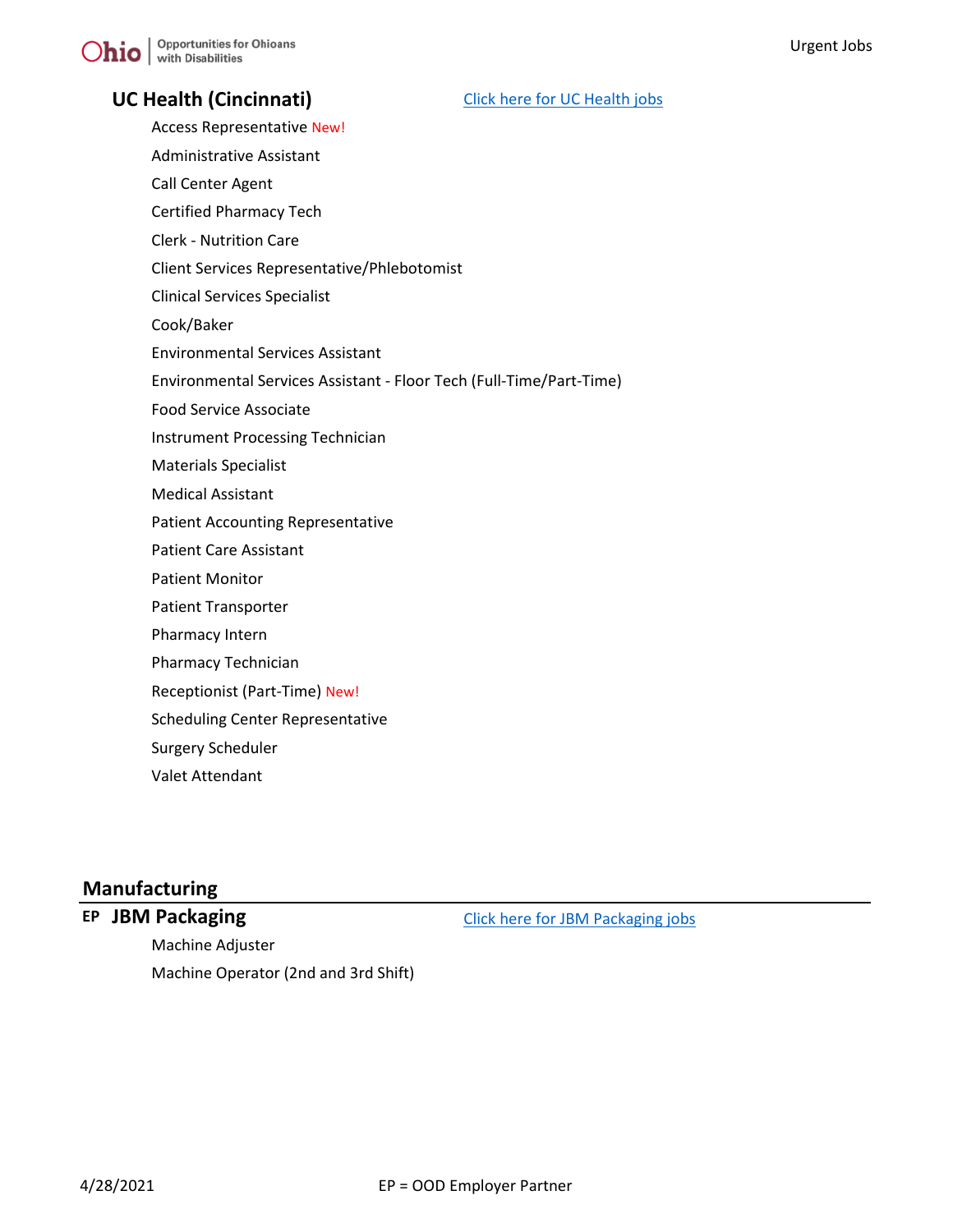

### **EP Koch Foods (Fairfield)** [Click here for Koch Foods jobs](https://kochfoods.com/jobs/FO/QJ8FK026203F3VBQBLO8N7VZG/components/index.html?searchCriteria%5b0%5d%5bkey%5d=Reg&searchCriteria%5b0%5d%5bvalues%5d%5b%5d=3476&searchCriteria%5b1%5d%5bkey%5d=Resultsperpage&searchCriteria%5b1%5d%5bvalues%5d%5b%5d=48&searchCriteria%5b2%5d%5bkey%5d=JobAdlg&searchCriteria%5b2%5d%5bvalues%5d%5b%5d=EN)

General Labor Machine Operator Sanitation Technician Stacker Utility

# **Other Employers**

**EP Spectrum [Click here for Spectrum jobs](https://jobs.spectrum.com/search-jobs/45202%2C Cincinnati%2C OH/4673-14710/4/6252001-5165418-4513583-4508722/39x1072/-84x502/50/2?pc=45202)** 

Call Center Sales (Florence, KY) Customer Service Billing Representative Field Technician Retail Sales Associate (Full-Time/Part-Time) Store Greeter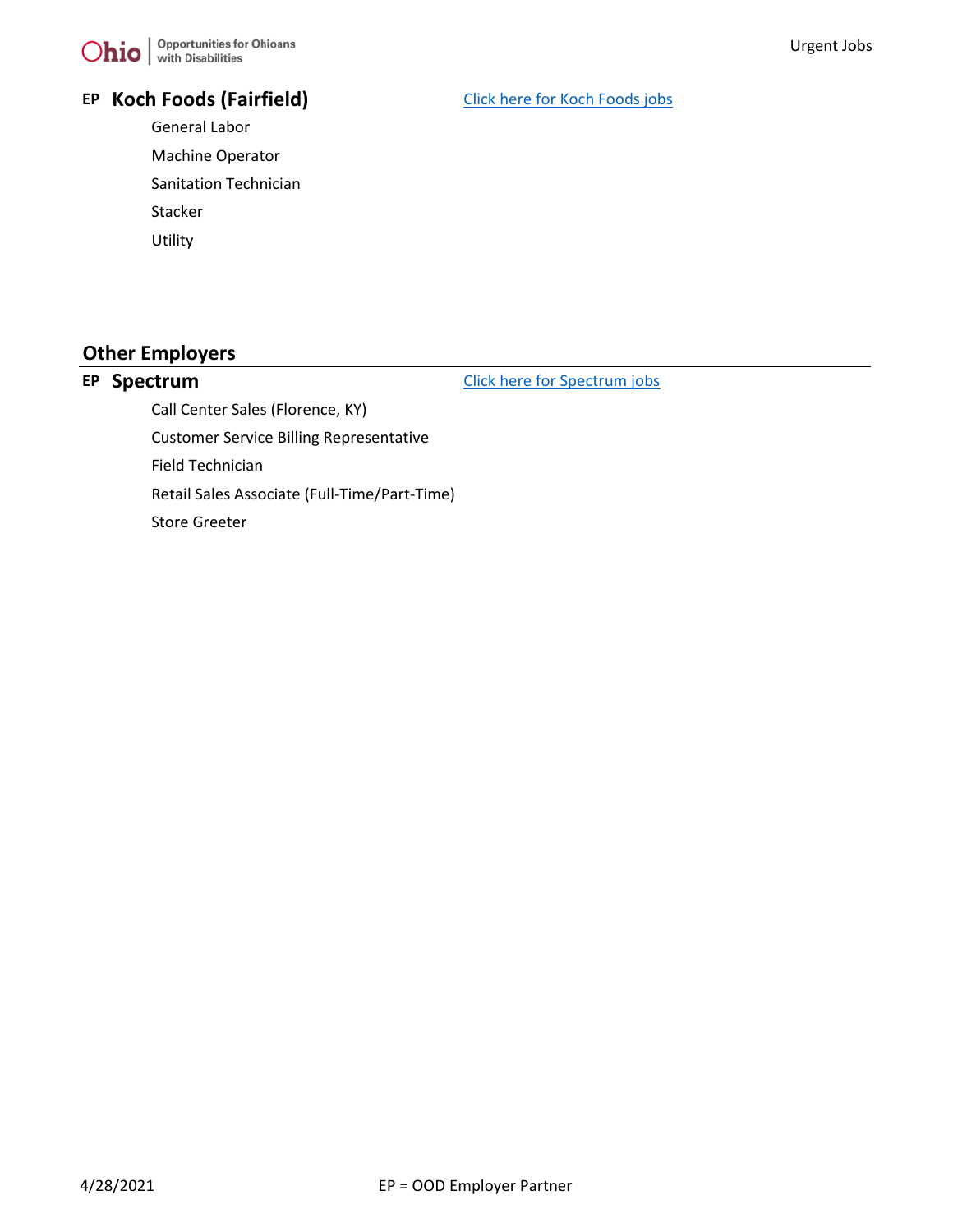

# **Talent Sourcing Coordinator/Counselor Service Areas**

| <b>Stephenie Fuerstenau</b>                                                                       | <b>Luke Hardy</b>                                                                               | <b>Amanda Akers</b>                                                                                    |
|---------------------------------------------------------------------------------------------------|-------------------------------------------------------------------------------------------------|--------------------------------------------------------------------------------------------------------|
| Lima BVR                                                                                          | <b>Lakewood BVR</b>                                                                             | <b>Columbus BVR</b>                                                                                    |
| stephenie.fuerstenau@ood.ohio.gov                                                                 | luke.hardy@ood.ohio.gov                                                                         | amanda.akers@ood.ohio.gov                                                                              |
| 419-549-5035                                                                                      | 216-956-5900                                                                                    | 614-441-0789                                                                                           |
| <b>Alanna Barnes</b>                                                                              | <b>Brian Gallagher</b>                                                                          | <b>Robert Jones</b>                                                                                    |
| <b>Toledo BVR</b>                                                                                 | <b>Akron BVR</b>                                                                                | <b>Athens BVR</b>                                                                                      |
| alanna.barnes@ood.ohio.gov                                                                        | brian.gallagher@ood.ohio.gov                                                                    | robert.jones@ood.ohio.gov                                                                              |
| 419-861-8817                                                                                      | 234-206-4197                                                                                    | 740-274-4023                                                                                           |
| <b>James Minutilli</b>                                                                            | <b>Davis Raff</b>                                                                               | <b>Shane Harris</b>                                                                                    |
| <b>Dayton BVR</b>                                                                                 | <b>Canton BVR</b>                                                                               | Columbus                                                                                               |
| james.minutilli@ood.ohio.gov                                                                      | davis.raff@ood.ohio.gov                                                                         | shane.harris@ood.ohio.gov                                                                              |
| 937-331-5008                                                                                      | 330-915-2014                                                                                    | 614-869-9164                                                                                           |
| <b>Jennifer O'Brien</b><br><b>Cincinnati BVR</b><br>Jennifer.o'brien@ood.ohio.gov<br>513-403-8142 | <b>Michelle Hindel</b><br><b>Zanesville BVR</b><br>michelle.hindel@ood.ohio.gov<br>740-739-0007 | <b>John Germaine</b><br><b>Beatt</b><br><b>Northeast</b><br>john.germaine@ood.ohio.gov<br>216-213-9818 |